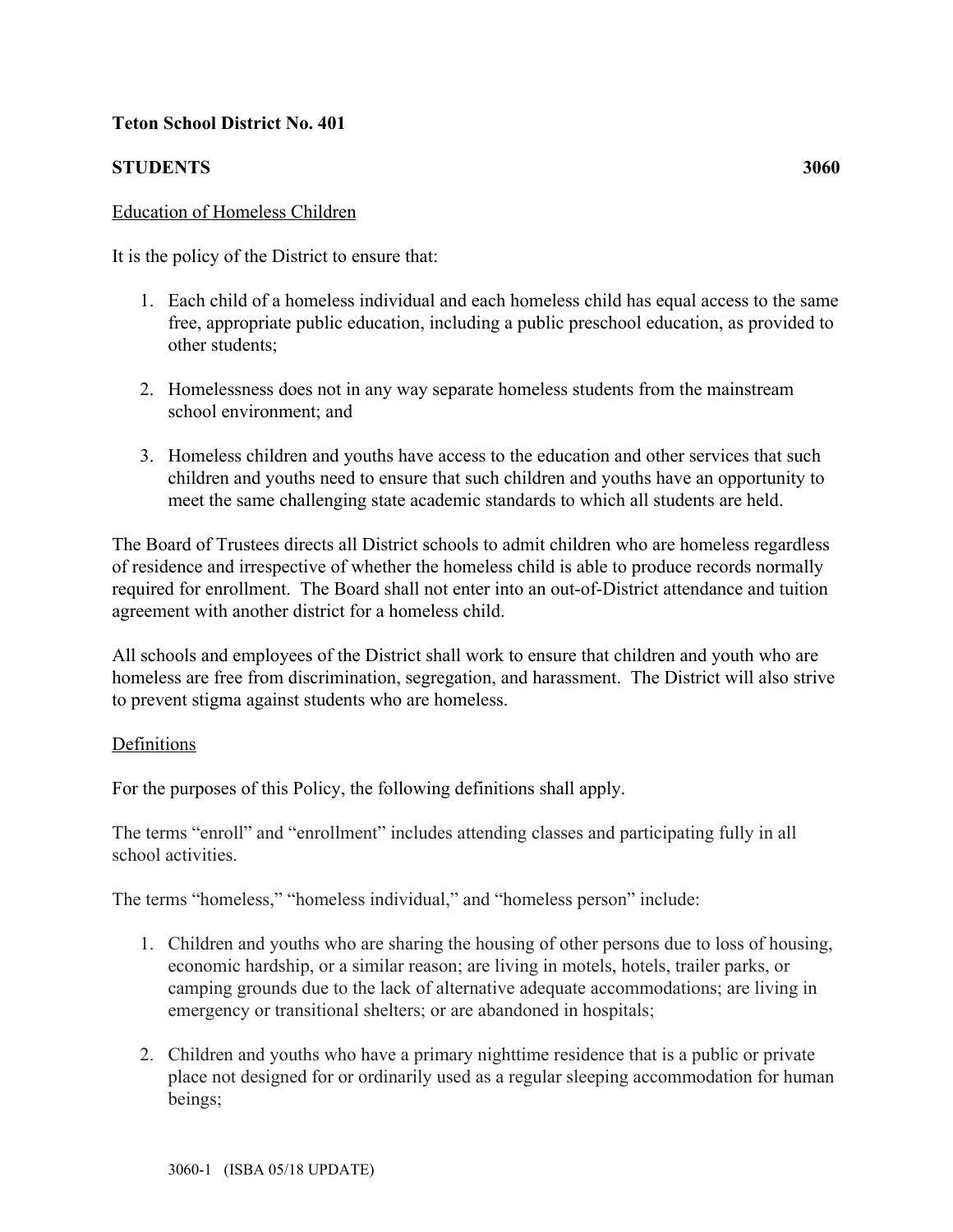- 3. Children and youths who are living in cars, parks, public spaces, abandoned buildings, substandard housing, bus or train stations, or similar settings;
- 4. Migratory children who qualify as homeless for the purposes of this part because the children are living in circumstances described in clauses 1 through 3 above; and
- 5. An unaccompanied student and homeless families with children and youth are also defined as homeless if they:
	- A. Have experienced a long term period without living independently in permanent housing;
	- B. Have experienced persistent instability as measured by frequent moves over such period, and
	- C. Can be expected to continue in such status for an extended period of time because of chronic disabilities, chronic physical health or mental health conditions, substance addiction, histories of domestic violence or childhood abuse, the presence of a child or youth with a disability, or multiple barriers to employment.

"Children and youth in transition" is defined as children and youth who are otherwise legally entitled to or eligible for a free public education, including preschool, and who lack a fixed, regular, and adequate nighttime residence.

"Unaccompanied youth" is defined as a youth not in the physical custody of a parent/guardian who is in transition as defined above.

The term "school of origin" is defined as the school the student attended when permanently housed, or the school in which the student was last enrolled, including a preschool. When a student completes the final grade level served by the students "school of origin;" the "school of origin" shall progress to the designated receiving school at the next grade level for all of its feeder schools the same as for all students attending one school and progressing to another school in the District.

# In General

The District shall ensure the following is provided according to the homeless student's best interest:

- 1. That the homeless student's education continues in the school of origin for the duration of homelessness:
	- A. In any case in which a family becomes homeless between academic years or during an academic year; and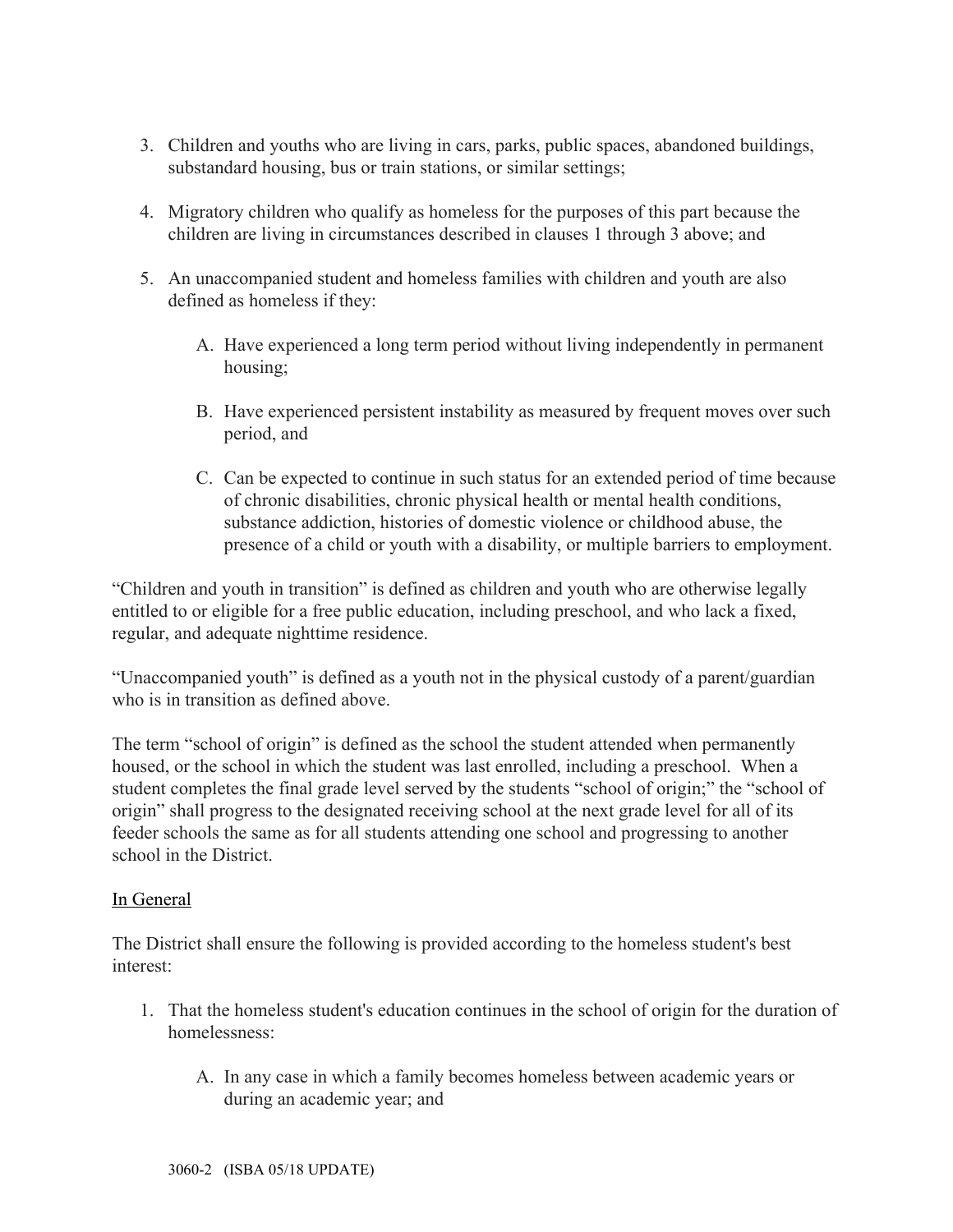- B. For the remainder of the academic year, if the student becomes permanently housed during an academic year; or
- 2. That the homeless student is eligible to enroll in the same schools as non-homeless students who live in the same attendance area where the homeless student is actually living.

# Placement Choice

The choice regarding placement shall be made regardless of whether the child or youth lives with the homeless parents or has been temporarily placed elsewhere.

When addressing school placement, the student may attend a school different than the school of attendance from before the student became homeless or the school last attended by the student, if such is the choice of the student's parent and such is feasible.

When addressing school placement, the District's Liaison shall work with the family to address the students transportation needs.

### School Stability

In determining the best interest of the homeless student each school within the District shall:

- 1. Presume that keeping the student in the school of origin is in the student's best interest, except when doing so is contrary to the request of the student's parent or guardian, or (in the case of an unaccompanied youth) the student;
- 2. Consider student-centered factors related to the student's best interest, including factors related to the impact of mobility on achievement, education, health, and safety of homeless students, giving priority to the request of the student's parent or guardian or (in the case of an unaccompanied youth) the student;
- 3. If, after conducting the best interest determination based on consideration of the above presumptions, the Superintendent determines that it is not in student's best interest to attend the school of origin or the school requested by the parent or guardian, or (in the case of an unaccompanied student) the student, provide the student's parent or guardian or the unaccompanied student with a written explanation of the reasons for his or her determination, which will be provided in a manner and form understandable to such parent, guardian, or unaccompanied student, including information regarding the right to appeal under "Enrollment Disputes", below; and
- 4. In the case of an unaccompanied student, ensure that the District's liaison designated under "District Liaison," below, assists in placement or enrollment decisions under this subparagraph, gives priority to the views of such unaccompanied student, and provides notice to such student of the right to appeal under "Enrollment Disputes," below.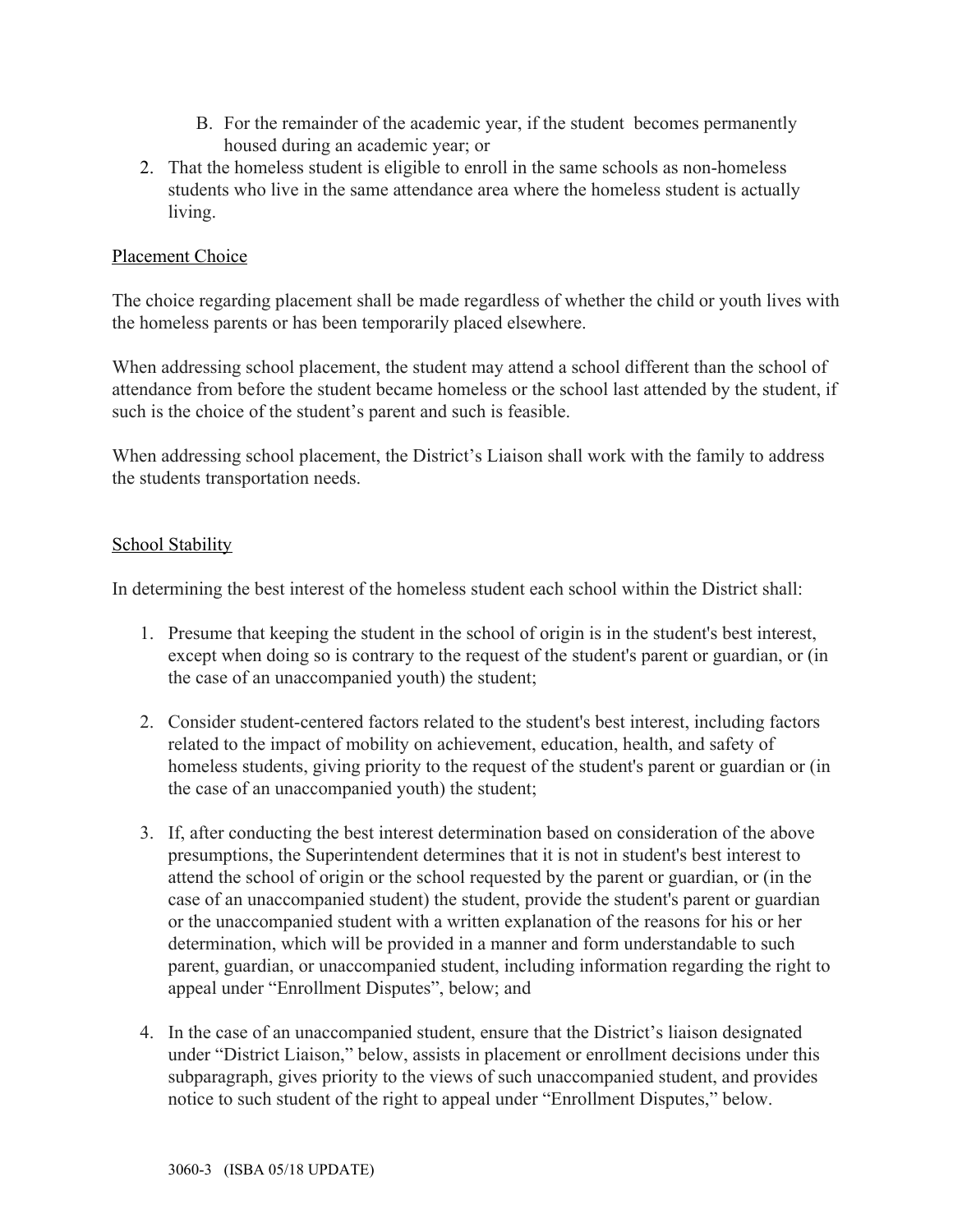# Immediate Enrollment:

- 1. **In General:** The school selected in accordance with this policy shall immediately enroll the homeless student, even if the student:
	- A. Is unable to produce records normally required for enrollment, such as previous academic records, records of immunization and other required health records, proof of residency, or other documentation;
	- B. Has missed application or enrollment deadlines during any period of homelessness; or
	- C. Has outstanding fees or fines, including fees associated with extracurricular activities.
- 2. **Relevant Academic Records:** The enrolling school shall immediately contact the school last attended by the student to obtain relevant academic and other records.
- 3. **Relevant Health Records:** If the student needs to obtain immunizations or other required health records, the enrolling school shall immediately refer the parent/guardian of the student, or (in the case of an unaccompanied student) the student, to the District's liaison designated under "District Liaison," below, who shall assist in obtaining all necessary immunizations and/or screenings, or other required health records, in accordance with "Records," below.

# Records

Any record ordinarily kept by the school, including immunization or other required health records, academic records, birth certificates, guardianship records, and evaluations for special services or programs, regarding each homeless student shall be maintained:

- 1. So that the records involved are available, in a timely fashion, when the student enters a new school or school district; and
- 2. In a manner consistent with FERPA, applicable Idaho law, and District policy.

# **Disputes**

If a dispute arises over eligibility, school selection or enrollment in a particular school, or any other issue addressed in this policy:

- 1. The student shall be immediately enrolled in the school in which enrollment is sought, pending final resolution of the dispute, including all available appeals. The student shall receive educational services for which the student is eligible, such as attending classes and full participation in all school activities
- 2. The parent or guardian of the student or (in the case of an unaccompanied student) the student shall be provided with a written explanation identifying the basis for any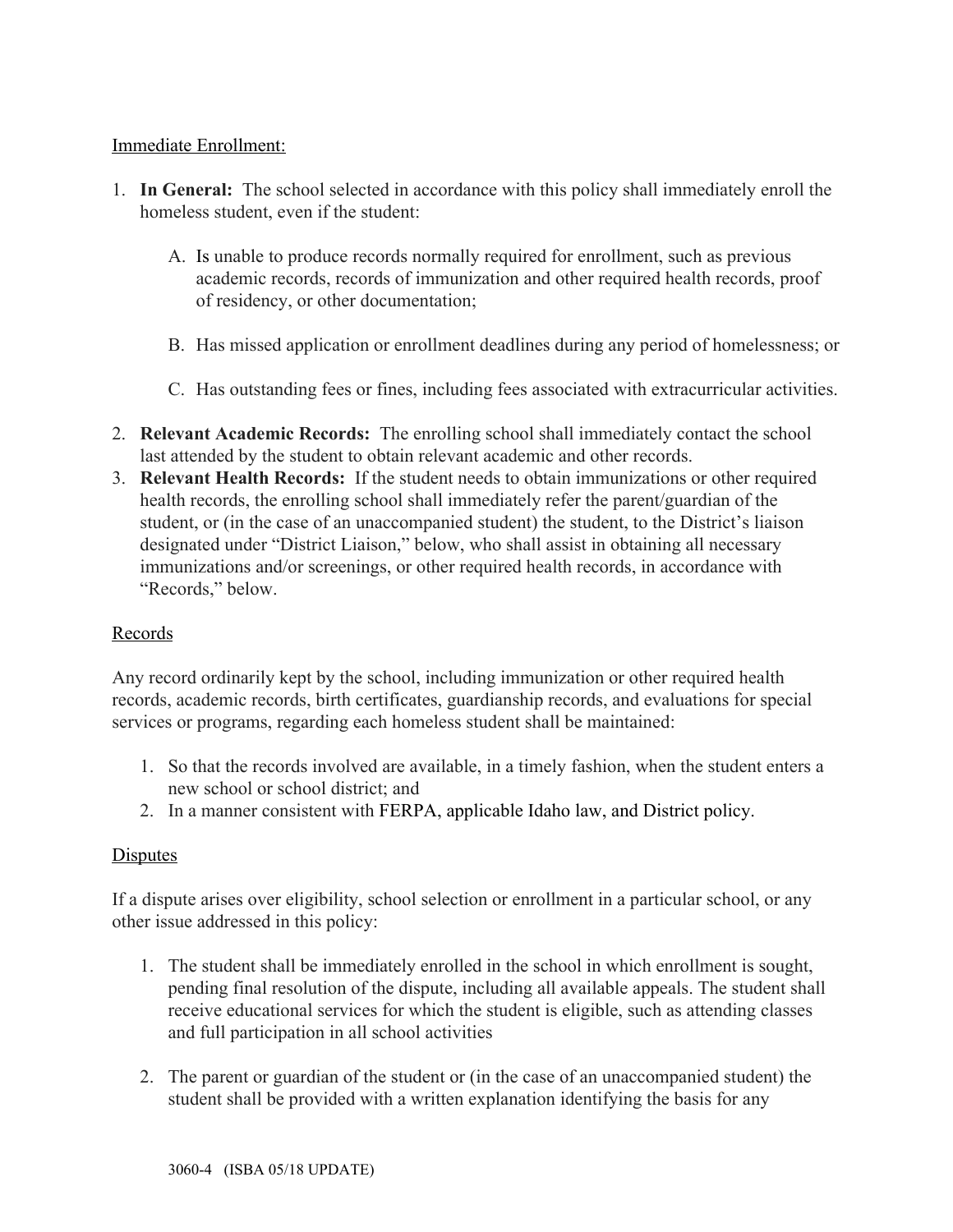decisions related to school selection or enrollment made by the District, or other entity, including the rights of the parent, guardian, or unaccompanied student to appeal such decisions;

- 3. The parent, guardian, or unaccompanied student shall be referred to the local educational agency liaison designated under "District Liaison" below, and upon being informed of the dispute, the liaison shall, within 10 days, initiate an appeal with the District and, if unsuccessful, to the state coordinator of the dispute regarding the educational placement of the homeless student; and
- 4. In the case of an unaccompanied student, the liaison shall ensure that the student is immediately enrolled in the school in which the student seeks enrollment pending resolution of the student's dispute.
- 5. If an agreement cannot be reached between the parties regarding the educational placement of enrollment status of the student, then the District shall seek further assistance from the State Coordinator of Homeless Education to review and determine within ten (10) business days how the student's best interests will be served. The decision of the State Department of Education shall constitute final resolution.

### **Privacy**

Information about a homeless student's living situation shall be treated as a student education record, and shall not be deemed to be disclosable "directory information" under the Family Education Records Privacy Act ("FERPA").

### Contact Information

Nothing in this policy shall prohibit the District and/or the enrolling school from requiring the parent or guardian of a homeless student to submit contact information.

### Comparable Services

Each homeless student in the District shall be provided services comparable to those services provided to other students in the school attended by the homeless student, including but not limited to the following:

- 1. Transportation services;
- 2. Educational services for which the student meets eligibility criteria, such as services provided under Title I of the Elementary and Secondary Education Act of 1965, or similar State or District sponsored programs, educational programs for children with disabilities, and educational programs for English Learners;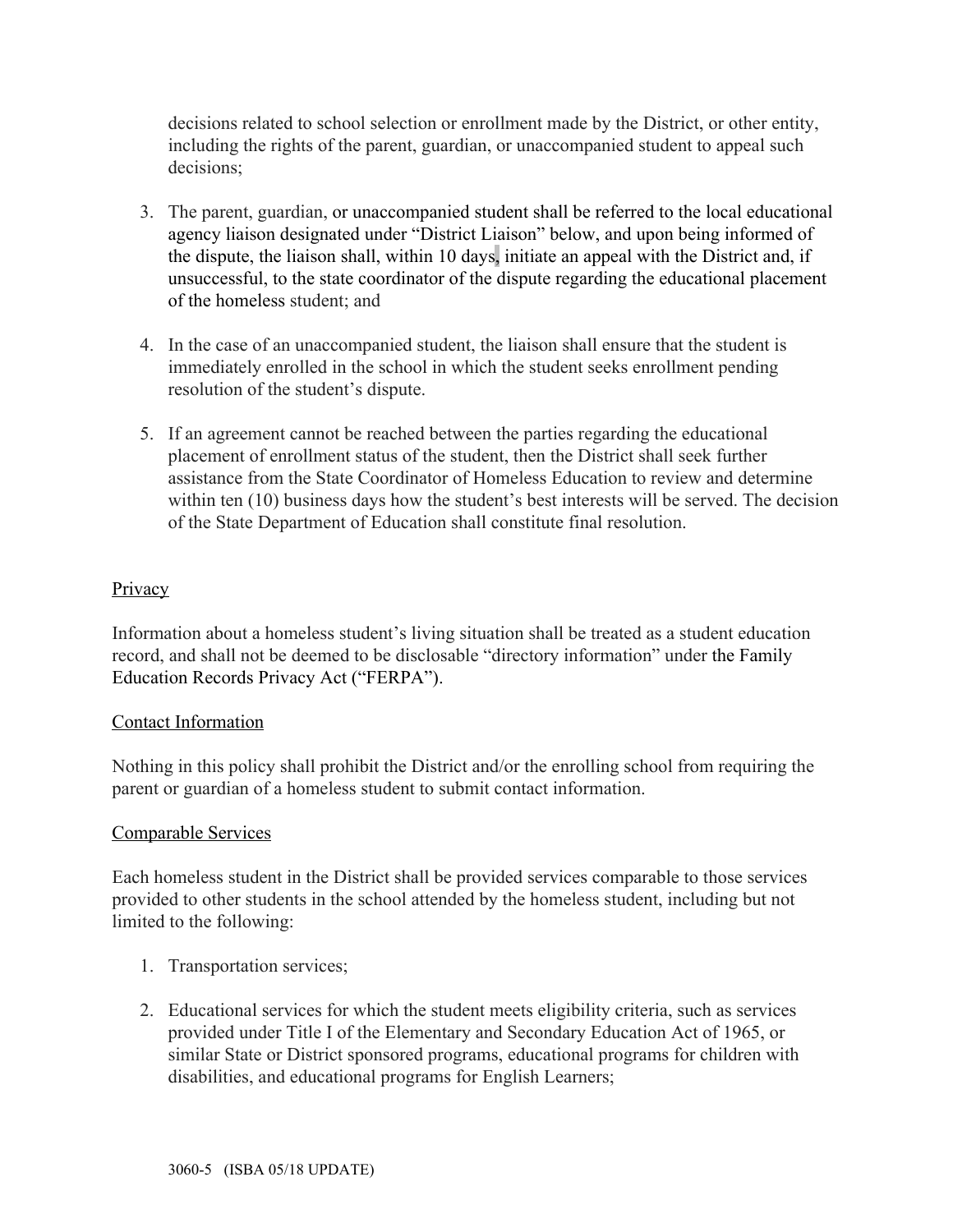- 3. Programs in career and technical education;
- 4. Programs for gifted and talented students; and
- 5. School nutrition programs. Upon enrollment, the student's name shall immediately be submitted to the District's Nutrition Services Department as eligible for free meals, which eligibility commences at the time of enrollment.

# District Liaison

For purposes of this policy, the Superintendent shall designate a District employee to serve as its liaison to serve homeless students in accordance with the following provisions. The liaison for homeless students designated by the Superintendent shall ensure that:

- 1. All homeless students in and out of school are identified by school personnel through outreach and coordination activities with other entities and agencies;
- 2. The District tracks academic and enrollment data on homeless students;
- 3. All homeless students are enrolled in, and have a full and equal opportunity to succeed the same as non-homeless students of the District;
- 4. Homeless families and homeless students have access to and receive educational services for which such families and students are eligible, including services through Head Start programs (including Early Head Start programs), early intervention services under part C of the Individuals with Disabilities Education Act, and other preschool programs administered by the District;
- 5. All homeless families and homeless students receive referrals to health care services, dental services, mental health and substance abuse services, housing services, and other appropriate services;
- 6. The parents or guardians of homeless students are informed of the educational and related opportunities available to their children and are provided with meaningful opportunities to participate in the education of their children;
- 7. All unaccompanied students and youth who receive any credits for classes attended shall be informed by the Liaison of their status as an "independent student" for purposes of the student's Free Application for Federal Student Aid ("FAFSA"). The Liaison shall also provide the required "verification" of the student's status in connection with his or her application for Federal Student Aid.
- 8. Public notice of the educational rights of homeless students is disseminated in locations frequented by parents or guardians of such students, and unaccompanied students, including schools, shelters, public libraries, and soup kitchens, in a manner and form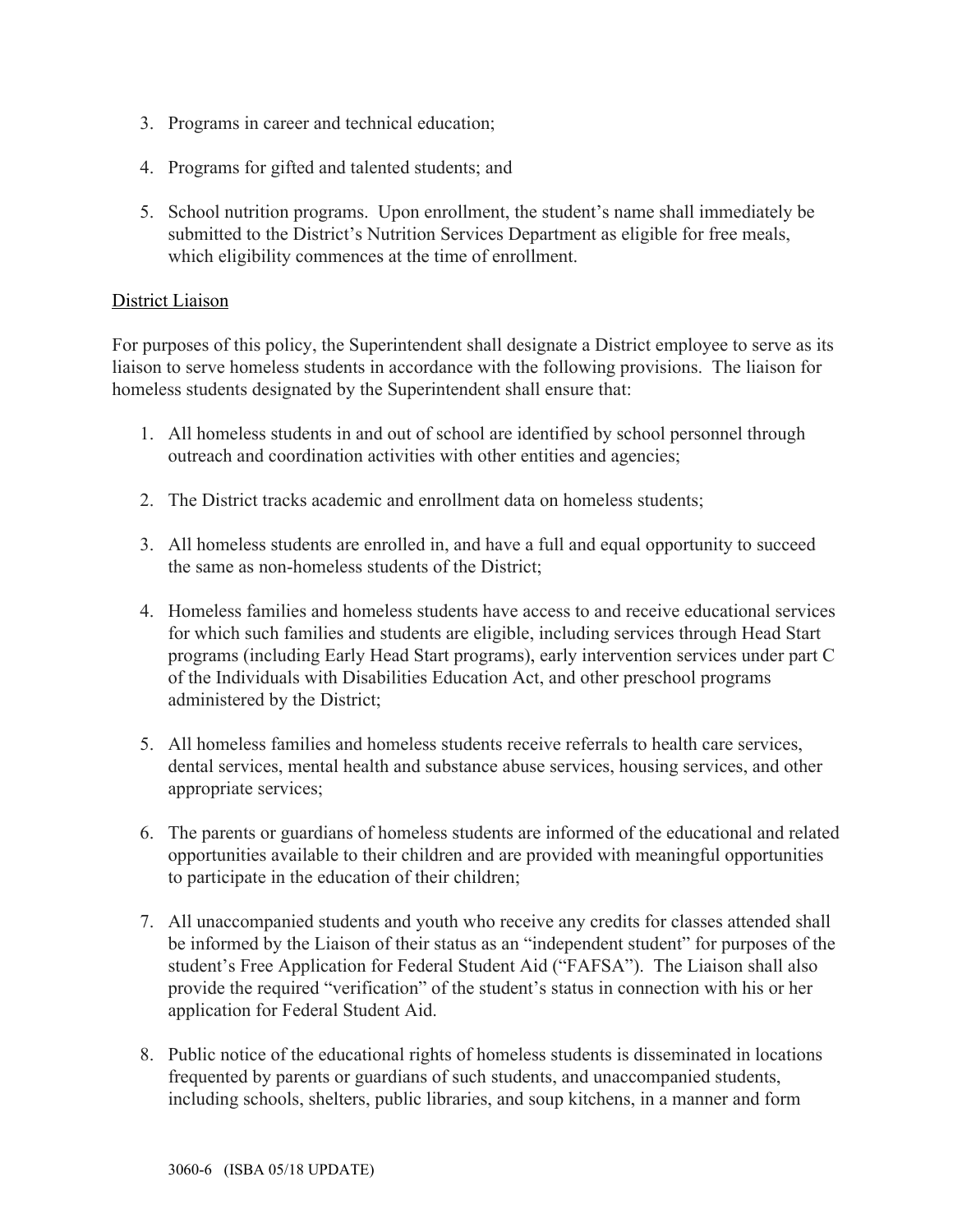understandable to the parents and guardians of homeless students, and unaccompanied students;

- 9. Eligibility, school selection or enrollment disputes are mediated in accordance with "Disputes," above;
- 10. The parent or guardian of a homeless student, and any unaccompanied student, is fully informed of all transportation services, including transportation to the student's school of origin, and is assisted in accessing transportation to the student's assigned school;
- 11. School personnel receive annual professional development and other support; and
- 12. Unaccompanied homeless students:
	- A. Are enrolled in school;
	- B. Have opportunities to meet the same challenging state academic standards as the State establishes for other students; and
	- C. Are informed of their status as independent students under 20 USC  $\S$  1087vv(d), and that such students may obtain assistance from the District Liaison to obtain verification of such status for purposes of the Free Application for Federal Student Aid.

### Local and State Coordination

The District's liaison(s) for homeless students shall, as a part of their duties, coordinate and collaborate with the Idaho State Office of the Coordinator for Education of Homeless Children and Youths, as well as with community and school personnel who are responsible for the provision of education and related services to homeless students. These shall include public and private agencies, the transportation department, the State Coordinator for the Education of Homeless Children and Youth, and others. Such coordination shall include collecting and providing to the State Coordinator the reliable, valid, and comprehensive data needed to meet the requirements of 42 USC  $\S$  11432(f)(1) and (3).

### Homeless Status

The District's Liaison who receives training provided by the Idaho State Office of the Coordinator for Education of Homeless Children and Youths may authorize a homeless student who is eligible for and participating in a program provided by the District, or the immediate family of such student, who otherwise meets the eligibility requirements Federal Housing Assistance (see 42 USC §§ 11360 *et. seq.*), to do so without approval or other agency action by or on behalf of the Department of Housing and Urban Development.